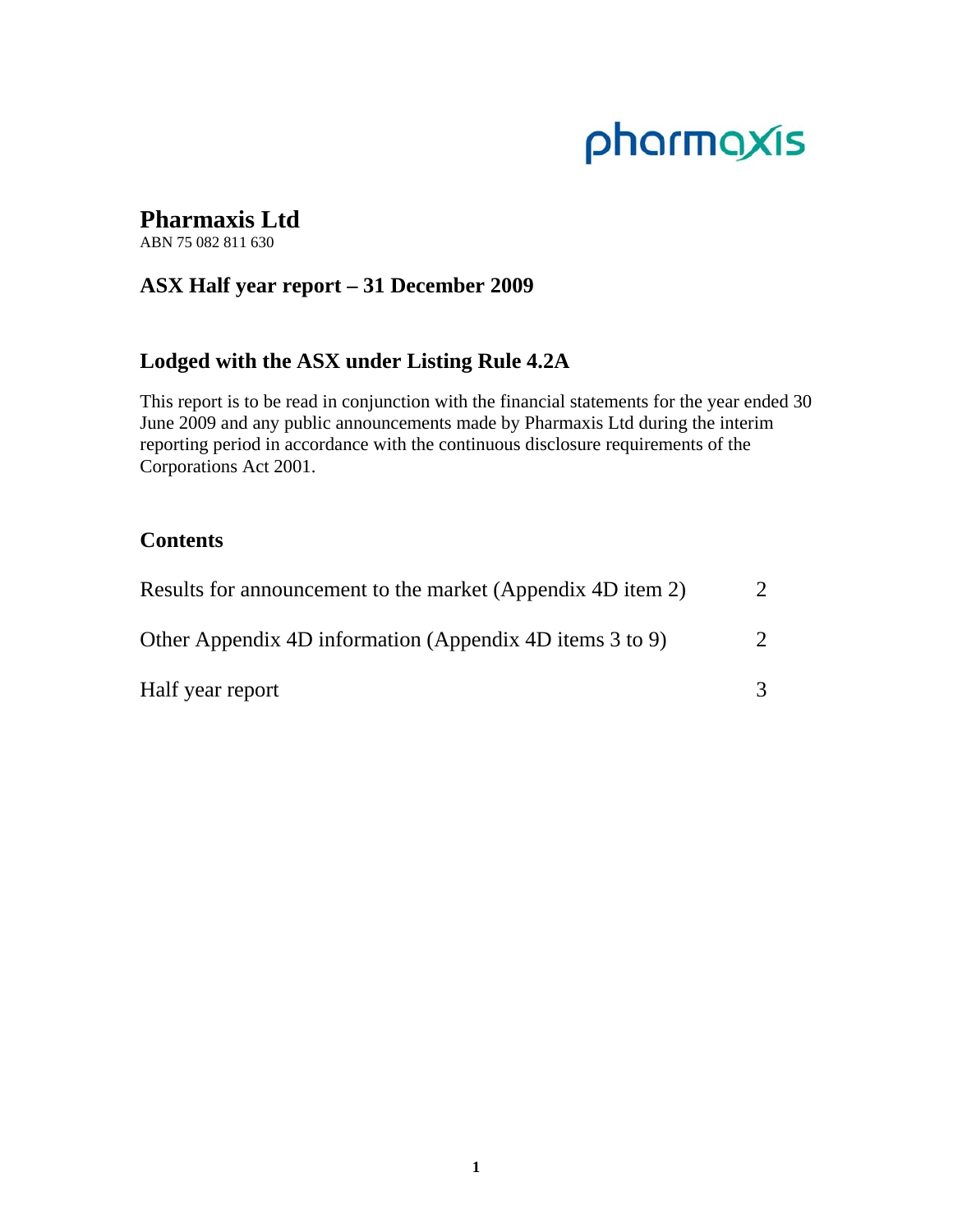ABN 75 082 811 630

# **Reporting period: Half year ended 31st December 2009 (Previous corresponding period: Half year ended 31st December 2008)**

# **Results for announcement to the market**

|                                                                |      |     |    | A\$'000  |
|----------------------------------------------------------------|------|-----|----|----------|
| <b>Revenue</b> from ordinary activities                        | Down | 42% | to | 2,284    |
| <b>Profit (loss)</b> from ordinary activities after tax        | Up   | 40% | to | (21,504) |
| Net profit (loss) for the half year attributable to<br>members | Up   | 40% | to | (21,504) |

# **Dividends**

It is not proposed to pay a dividend

# **Other Appendix 4D information**

|                                        | 31 December<br><u>2009</u> | 31 December<br>2008 |
|----------------------------------------|----------------------------|---------------------|
| Net tangible assets per ordinary share | \$0.53                     | \$0.53              |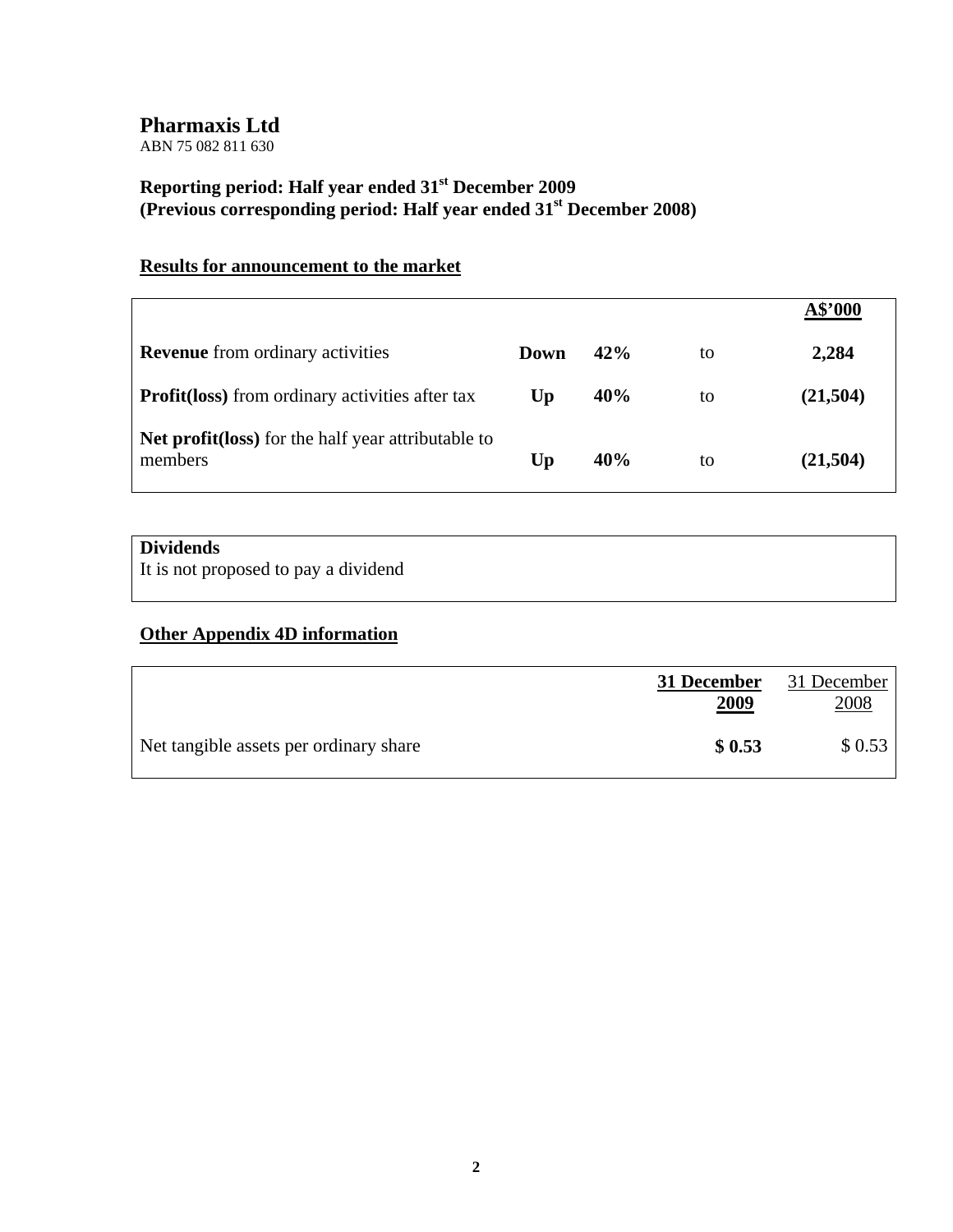# **Pharmaxis Ltd Half-Year Report - 31 December 2009**

# **Contents**

|                                                    | Page |
|----------------------------------------------------|------|
| Directors' report                                  | 2    |
| Auditors' independence declaration                 | 5    |
| Consolidated income statement                      | 6    |
| Consolidated statement of comprehensive income     | 7    |
| Consolidated balance sheet                         | 8    |
| Consolidated statement of changes in equity        | 9    |
| Consolidated statement of cash flows               | 10   |
| Notes to the consolidated financial statements     | 11   |
| Directors' declaration                             | 15   |
| Independent auditor's review report to the members | 16   |

This half-year report covers the consolidated entity consisting of Pharmaxis Ltd and its subsidiaries. The financial statements are presented in the Australian currency.

Pharmaxis Ltd is a company limited by shares, incorporated and domiciled in Australia. Its registered office and principal place of business is:

Pharmaxis Ltd 20 Rodborough Road Frenchs Forest, Australia 2086

This interim financial statement does not include all the notes of the type normally included in the annual financial statements. Accordingly, this report is to be read in conjunction with the financial statements for the year ended 30 June 2009 and any public announcements made by Pharmaxis Ltd during the interim reporting period in accordance with the continuous disclosure requirements of the *Corporations Act 2001*.

A description of the nature of the consolidated entity's operations and its principal activities is included in the review of operations and activities in the directors' report which is not part of these financial statements.

The half-year report was authorised for issue by the directors on 4<sup>th</sup> February 2010. The company has the power to amend and reissue the financial statements.

Through the use of the internet, we have ensured that our corporate reporting is timely, complete, and available globally at minimum cost to the group. Press releases, financial statements and other information are available on our website: www.pharmaxis.com.au.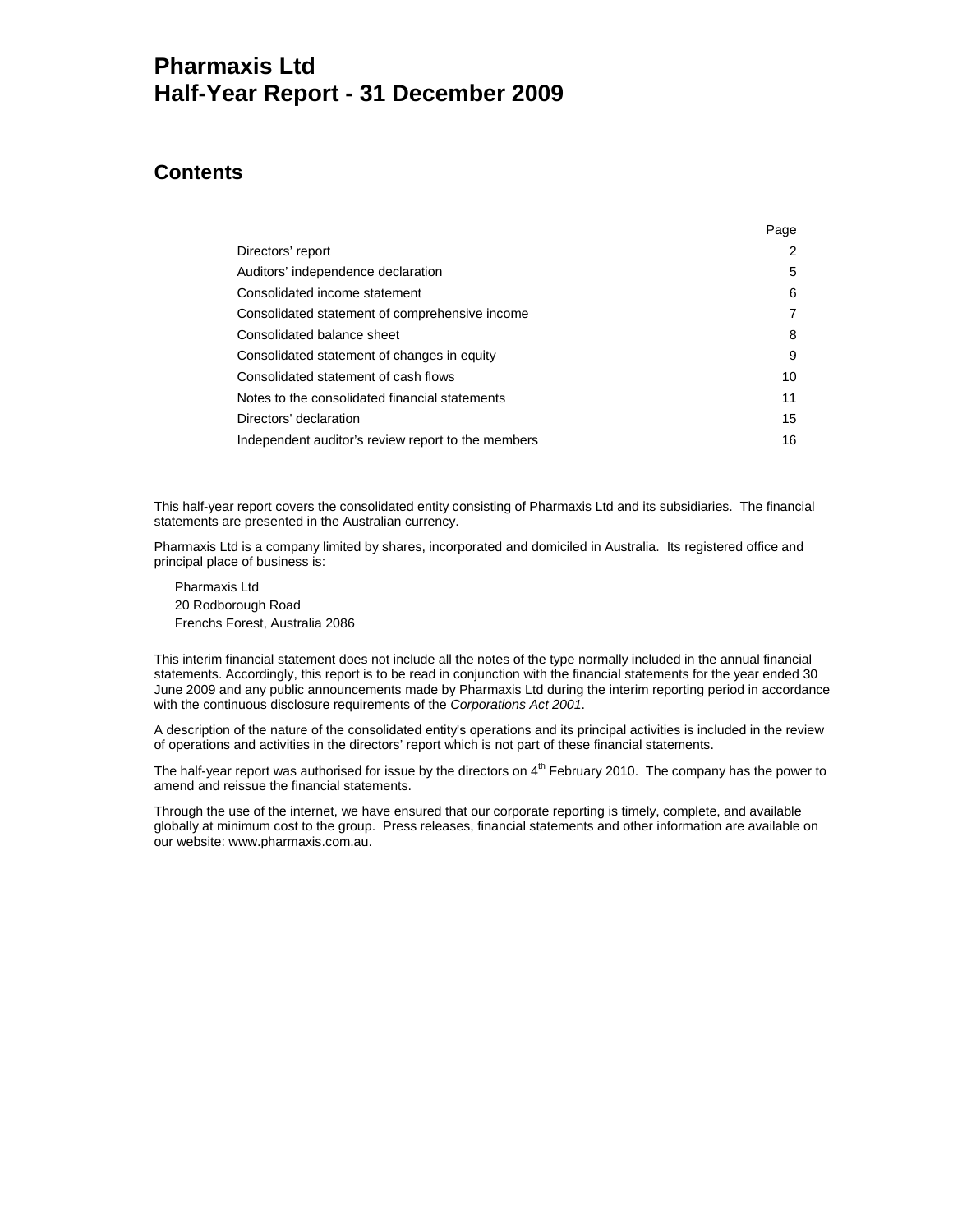# **Directors' Report**

For the half-year ended 31 December 2009

Your directors present their report on the consolidated entity consisting of Pharmaxis Ltd and the entities it controlled at the end of, or during, the half-year ended 31 December 2009.

# **Directors**

The following persons were directors of the company during the whole of the half-year and up to the date of this report:

Denis Hanley (Chairman) Alan Robertson (Chief Executive Officer) William Delaat Peter Farrell (resigned 21 October 2009) Malcolm McComas John Villiger Richard van den Broek

## **Review of operations**

## *Overview*

Pharmaxis is a specialty pharmaceutical company with activities spanning product research and development through to manufacture, sales and marketing. The group is producing human healthcare products to treat and manage respiratory diseases.

## **Bronchitol**

The group is developing Bronchitol for the management of chronic obstructive lung diseases including cystic fibrosis, bronchiectasis and chronic bronchitis. Bronchitol is a proprietary formulation of mannitol administered as a dry powder in a convenient hand-held inhaler. It is designed to hydrate the lungs, restore normal lung clearance mechanisms, and help patient's clear mucus more effectively.

Major milestones achieved during the first half of fiscal 2010 included:

- Completion of enrolment of the group's second global Phase III clinical trial in patients with cystic fibrosis required before a marketing application can be submitted in the U.S. A total of 317 participants joined the trial with the first efficacy data from the trial expected to be available during the first half of calendar 2010.
- Commencement of enrolment in the group's pivotal twelve month Phase 3 trial of Bronchitol for bronchiectasis.
- Filing of a marketing application with the European Medicines Agency (EMeA) to market Bronchitol in Europe for the treatment of cystic fibrosis.
- Release of significant headline results for the second six month dosing of the group's first international Phase III trial of Bronchitol in people with cystic fibrosis.
- Filing of a marketing application with the Australian Therapeutic Goods Administration (TGA) to market Bronchitol in Australia for the treatment of cystic fibrosis.

## Aridol

Aridol is the group's first approved product. It is a simple-to-use airways inflammation test administered as a dry powder in a hand-held inhaler. Doctors can use the results of this test to identify airway hyper-responsiveness – a hallmark of asthma.

Key milestones achieved during the first half of fiscal 2010 included:

- Reimbursement received for Aridol in South Korea at a premium to other tests in the local market. The price approval follows a long reimbursement process review by Korean authorities.
- A total of 13 countries have now launched Aridol, with Spain and Italy also approving the therapy for reimbursement. The group continued to expand unit sales in the various markets where Aridol is currently approved for sale.
- The group received a response letter from the U.S. Food and Drug Administration in relation to its new drug application for Aridol. The group is working to address the matters noted in the letter and progress to approval as soon as possible.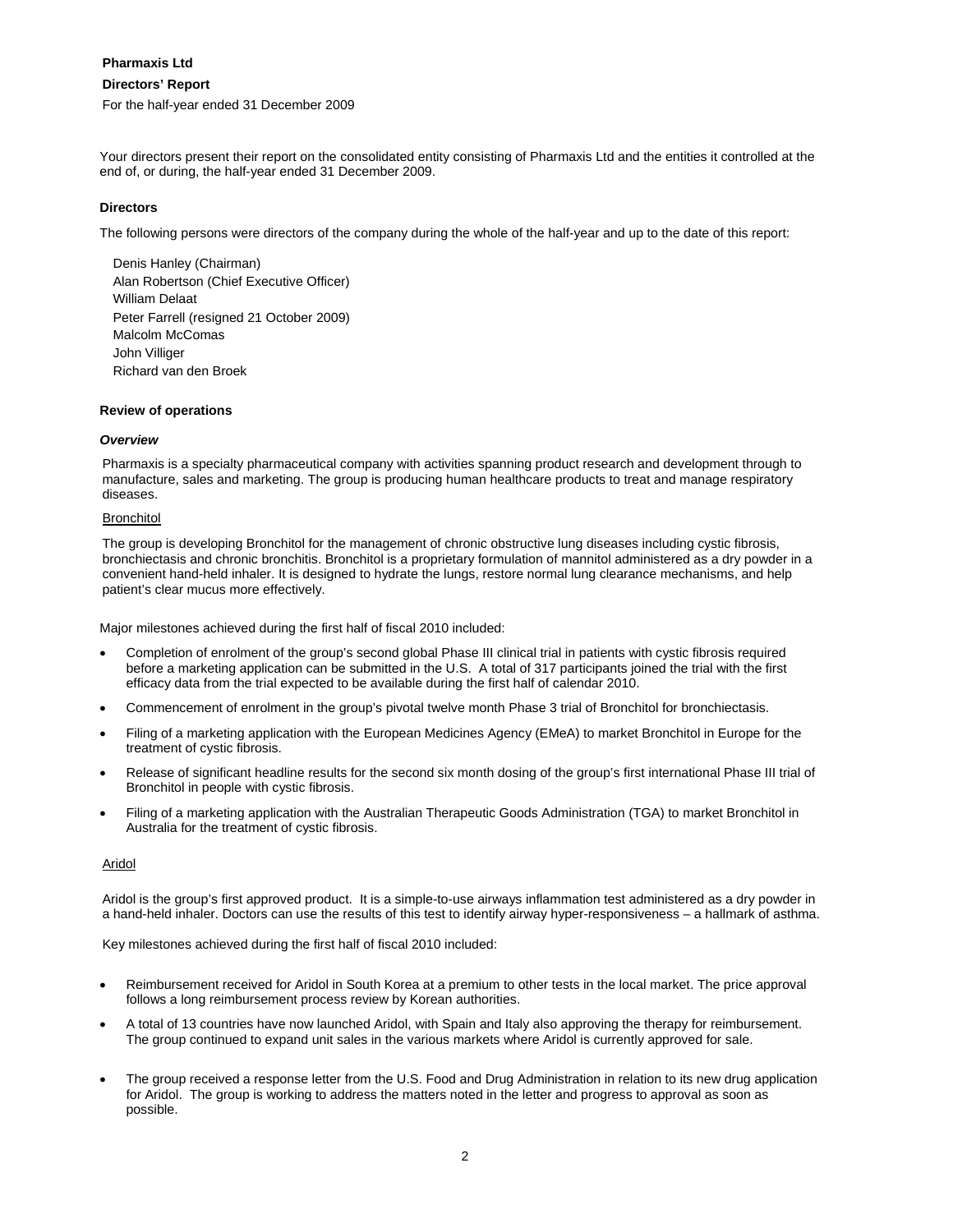# **Directors' Report**

For the half-year ended 31 December 2009

## **Other**

The group continued the commissioning of its new manufacturing plant in readiness for the European launch of Bronchitol for cystic fibrosis, with the three-storey spray dryer now operational. A specialised air handling plant, WFI water treatment plant, powder blender, blister packer and automated capsule filler have also been installed. The facility is due to be fully operational by the second quarter of 2010.

| <b>Financial Highlights</b>             | 31 December | 31 December |
|-----------------------------------------|-------------|-------------|
|                                         | 2009        | 2008        |
|                                         | \$'000      | \$'000      |
| Revenue from sale of goods              | 354         | 309         |
| Cost of sales                           | (107)       | (77)        |
| <b>Gross profit</b>                     | 247         | 232         |
| Interest income                         | 1,930       | 3,657       |
| Other income                            | 165         | 144         |
| Other expenses from ordinary activities |             |             |
| Research & development expenses         | (17, 296)   | (13, 587)   |
| Commercial expenses                     | (2, 465)    | (2,890)     |
| Administration expenses                 | (3,534)     | (2,922)     |
| Finance expenses                        | (508)       |             |
| Loss before income tax                  | (21, 461)   | (15, 366)   |
| Income tax expense                      | (43)        | (28)        |
| Loss for the period                     | (21, 504)   | (15, 394)   |
| Cash and cash equivalents               | 102,081     | 93,970      |
| <b>Net assets</b>                       | 117,728     | 104,902     |

## *Revenue from sale of goods:*

The group shipped Aridol to customers in Europe, Australia and Asia during the period. Sales of Aridol in the half-year ended 31 December 2009 were 15% greater than sales in the half-year ended 31 December 2008. Overall gross margin was 70% of sales for the half-year ended 31 December 2009 (2008: 75%).

## *Interest:*

The decrease in interest income is attributable to the overall decrease in interest rates returned on funds invested.

#### *Other income:*

Other income predominately includes fees charged for the group's UK sales force promoting other pharmaceutical companies' products to respiratory specialists.

#### *Research & development expenses:*

Research & development expenses increased by approximately \$3.7 million in the first half of fiscal 2010 compared to the first half of fiscal 2009. There are four major components to research & development expenses:

- 1. The drug discovery unit accounted for approximately 7 percent of the total research and development expenditure in the current half-year. It is focused on inflammatory and respiratory drug discovery. Expenditure increased by approximately \$176,000 compared to the half-year ended 31 December 2008 reflecting additional research infrastructure and increased use of outside research consultants at the current stage of development work.
- 2. The preclinical development unit accounted for approximately 2 percent of the total research and development expenditure in the current half-year and decreased by approximately \$240,000 compared to the half-year ended 31 December 2008. In the 31 December 2008 half-year the group was managing outsourced safety/toxicology studies of PXS4159. In the current half-year the unit was not engaged in safety studies of a similar size or cost.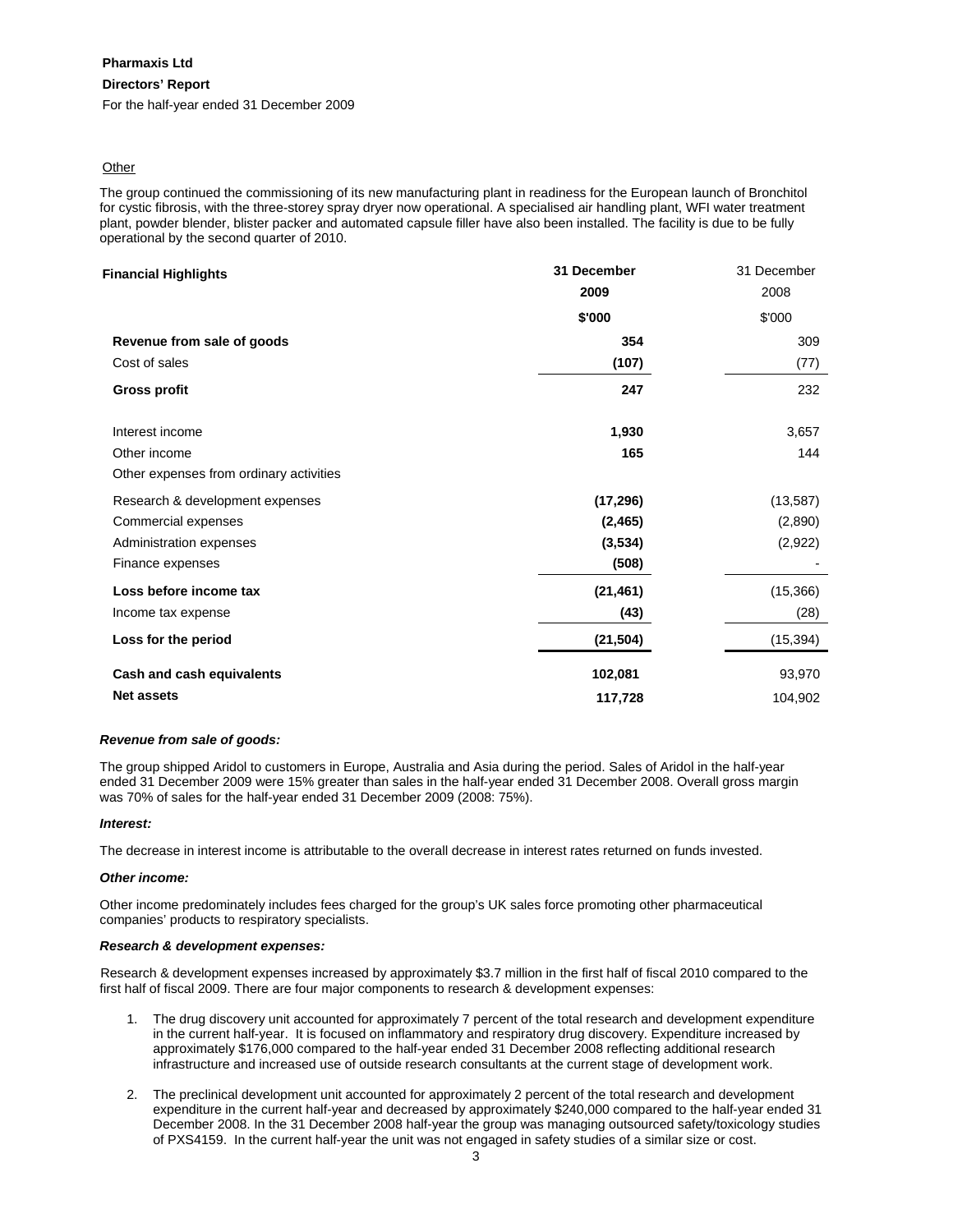## **Directors' Report**

For the half-year ended 31 December 2009

- 3. The clinical unit accounted for approximately 66 percent of the total research and development expenditure in the current half-year and increased by approximately \$2.3 million compared to the half-year ended 31 December 2008. The clinical unit designs and monitors the clinical trials run by the group and are responsible for regulatory agency filings. The majority of the expenditures of this unit are directed at hospitals and other services related to the conduct and analysis of clinical trials. This increase in expenditure reflects the increased number of clinical trials in the active dosing phase during the current half-year as well as costs associated with achieved and proposed regulatory filings of Aridol and Bronchitol. As the group's largest area of research, the increase of expenditure by the clinical unit was the predominant cause of the overall increase of research and development expenditure during the current half-year.
- 4. Manufacturing. The manufacturing facility at Frenchs Forest is focused on producing material for clinical trials and regulatory filing related studies, and developing enhanced manufacturing processes. All costs associated with this work are classified as a research and development expenditure. Costs associated with the Aridol product sold are classified as cost of sales. Manufacturing accounted for approximately 25 percent of our total research and development expenditure in the current half-year and increased by approximately \$1.4 million compared to the half-year ended 31 December 2008 predominantly because of the increase in production requirements to support clinical trial activities and commissioning efforts associated with the new manufacturing facilities.

#### *Administration expenses:*

Administration expenses include accounting, administration, recruitment and public company costs. Administration expenses for the current half-year were \$3.5 million, compared to \$2.9 million in the half-year ended 31 December 2008. The increase in administration expenses in the current half-year is mainly attributable to professional costs associated with the Topigen acquisition and higher occupancy and overhead charges associated with the new manufacturing facility.

#### *Commercial expenses:*

The commercial expenses are focussed on developing and delivering the commercial strategy and capability to sell Aridol and Bronchitol globally. Commercial expenses for the current half-year were \$2.5 million, compared to \$2.9 million in the half-year ended 31 December 2008. The decrease in commercial expenses is predominantly attributable to a stronger AUD exchange rate in the current half year reducing the Australian dollar value of the US and UK commercial operations.

#### *Finance expenses:*

Finance expenses represent the ongoing finance charge associated with the capitalised finance lease of our new manufacturing facility at Frenchs Forest, Sydney. These costs commenced in May 2009.

#### *Income tax expense:*

Income tax expense relates to tax on the income generated by the group's UK and US subsidiaries which are currently reimbursed for their expenditures on a cost plus basis, upon which tax is payable.

#### *Balance Sheet:*

The group ended the half-year with \$102 million in cash, cash deposits and bank accepted commercial bills. Capital expenditure during the period predominantly related to the new manufacturing facility.

Shareholders are advised that additional information concerning the group's progress in the quarter ended 31 December 2009 is contained in the December 2009 Quarterly Report to Shareholders, available on the Pharmaxis website.

## **Auditors' independence declaration**

A copy of the auditors' independence declaration as required under section 307C of the *Corporations Act 2001* is set out on page 5.

## **Rounding of amounts**

The company is of a kind referred to in Class Order 98/100, issued by the Australian Securities & Investments Commission, relating to the "rounding off" of amounts in the directors' report and financial statements. Amounts in the directors' report and financial statements have been rounded off to the nearest thousand dollars in accordance with that Class Order.

This report is made in accordance with a resolution of the directors.

Alan D. Roberton

Alan D Robertson **Director** 4<sup>th</sup> February 2010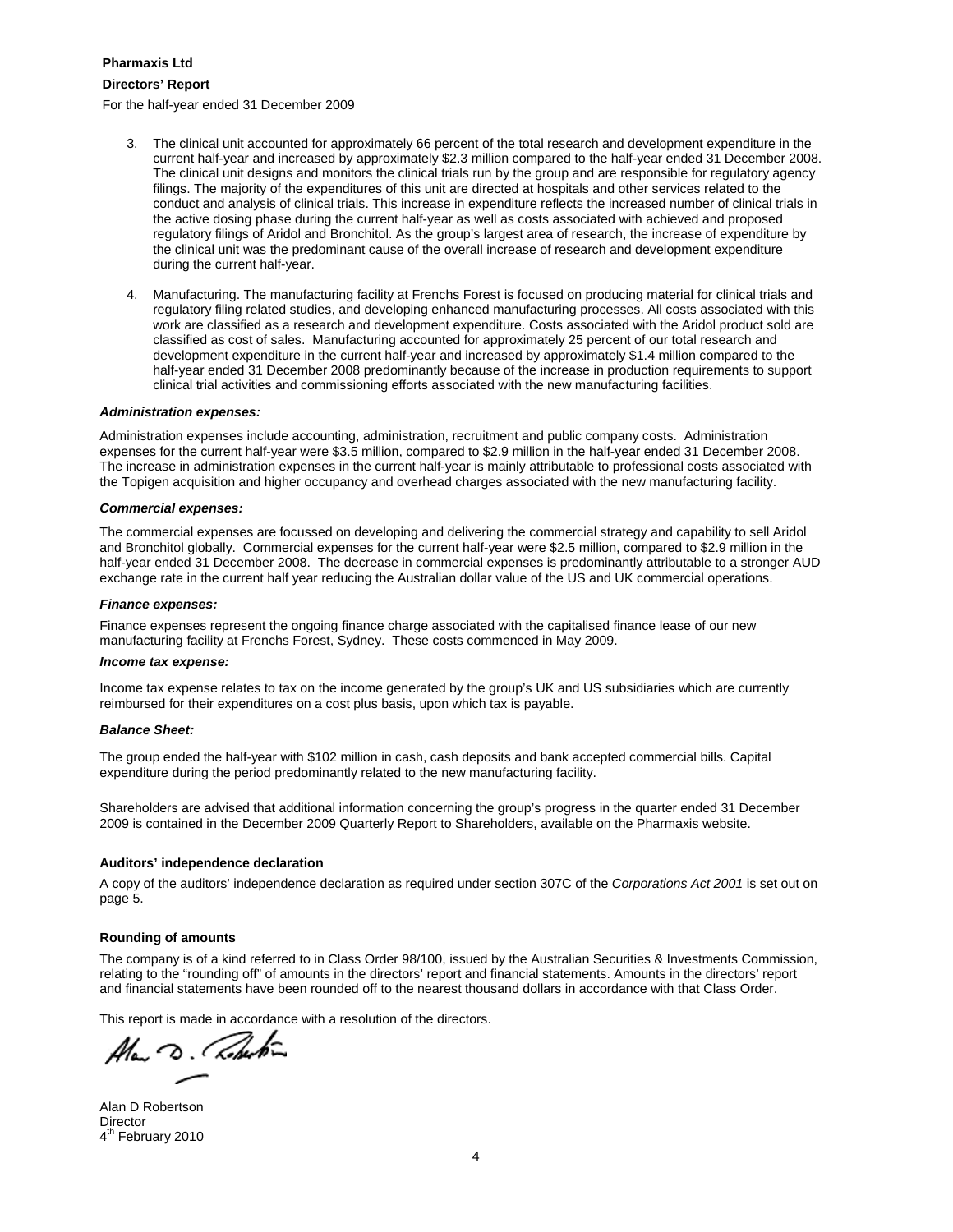

**PricewaterhouseCoopers** ABN 52 780 433 757

Darling Park Tower 2 201 Sussex Street **GPO BOX 2650** SYDNE NSW 1171 DX 77 Sydney Australia Telephone +61 2 8266 0000 Facsimile +61 2 8266 9999 www.pwc.com/au

# **Auditor's Independence Declaration**

As lead auditor for the review of Pharmaxis Ltd for the half year ended 31 December 2009, I declare that to the best of my knowledge and belief, there have been:

- a) no contraventions of the auditor independence requirements of the Corporations Act 2001 in relation to the review; and
- b) no contraventions of any applicable code of professional conduct in relation to the review.

This declaration is in respect of Pharmaxis Ltd and the entities it controlled during the period.

Mark Dow Partner PricewaterhouseCoopers

Sydney 4 February 2010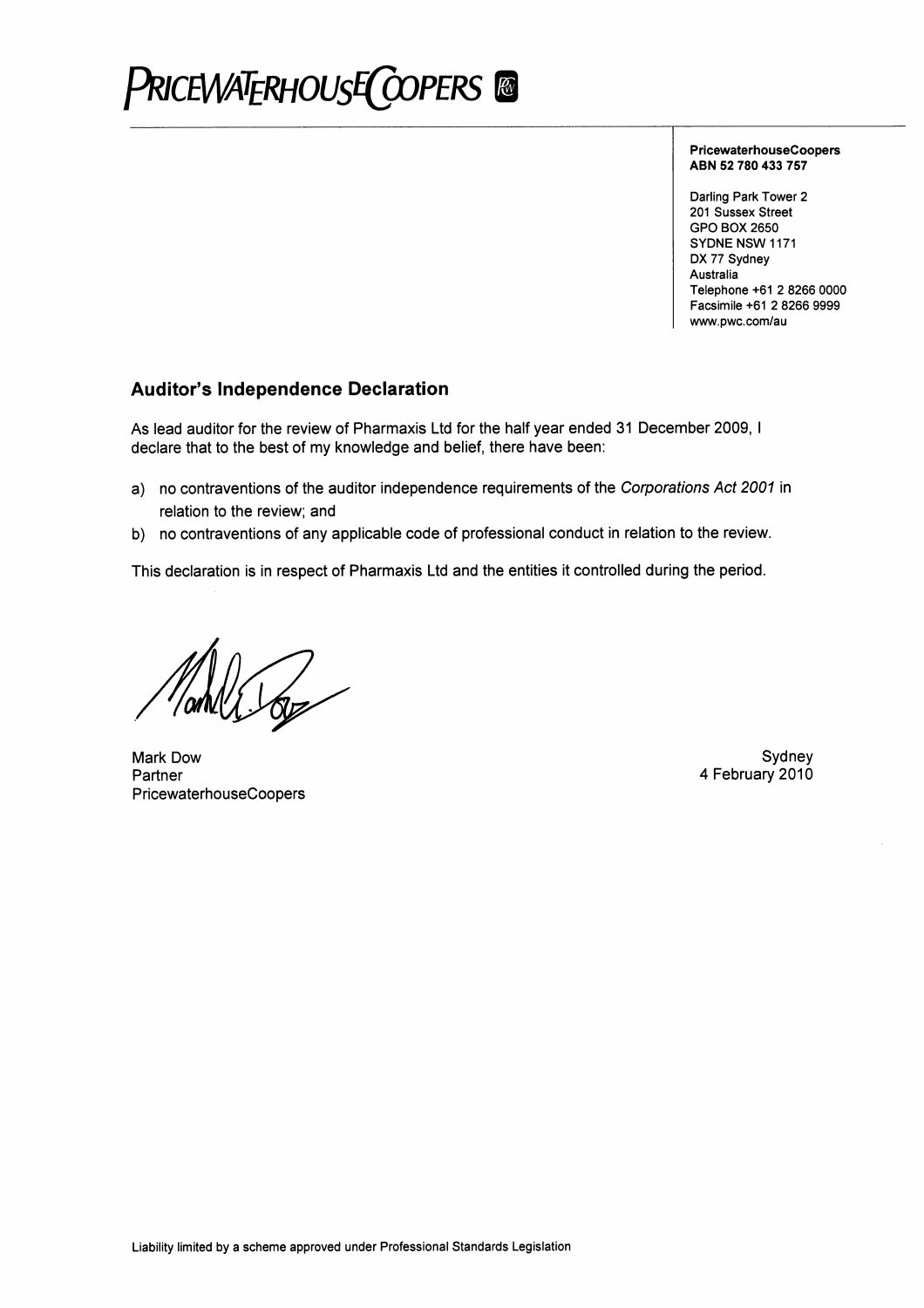# **Consolidated income statement**

For the half-year ended 31 December 2009

|                                         |                | 31 December  | 31 December |
|-----------------------------------------|----------------|--------------|-------------|
|                                         |                | 2009         | 2008        |
|                                         | <b>Notes</b>   | \$'000       | \$'000      |
| Revenue from continuing operations      |                |              |             |
| Revenue from sale of goods              | 2              | 354          | 309         |
| Cost of sales                           |                | (107)        | (77)        |
| <b>Gross profit</b>                     |                | 247          | 232         |
| Other revenue                           | $\overline{2}$ | 1,930        | 3,657       |
| Other income                            | 3              | 165          | 144         |
| Other expenses from ordinary activities | 4              |              |             |
| Research & development expenses         |                | (17, 296)    | (13, 587)   |
| Commercial expenses                     |                | (2, 465)     | (2,890)     |
| Administration expenses                 |                | (3,534)      | (2,922)     |
| Finance expenses                        |                | (508)        |             |
| Loss before income tax                  |                | (21, 461)    | (15,366)    |
| Income tax expense                      |                | (43)         | (28)        |
| Loss for the period                     |                | (21, 504)    | (15, 394)   |
| Earnings per share:                     |                | <b>Cents</b> | Cents       |
| Basic earnings / (loss) per share       | 9              | (9.9)        | (7.9)       |
| Diluted earnings / (loss) per share     | 9              | (9.9)        | (7.9)       |

*The above consolidated income statement should be read in conjunction with the accompanying notes.*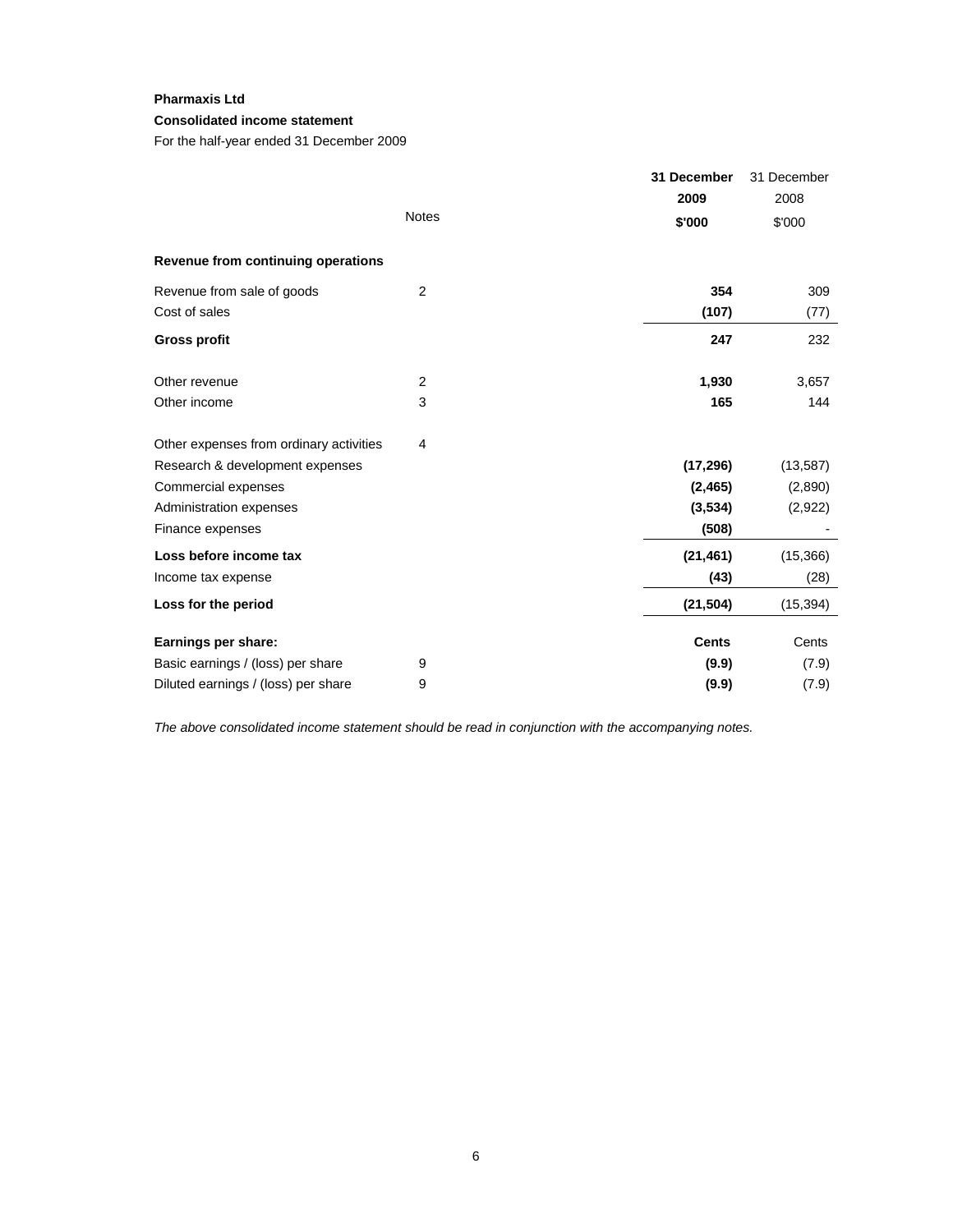# **Consolidated statement of comprehensive income**

For the half-year ended 31 December 2009

|                                                                  |              | 31 December | 31 December |
|------------------------------------------------------------------|--------------|-------------|-------------|
|                                                                  |              | 2009        | 2008        |
|                                                                  | <b>Notes</b> | \$'000      | \$'000      |
| Loss for the period                                              |              | (21, 504)   | (15, 394)   |
| Other comprehensive income                                       |              |             |             |
| Exchange differences on translation of<br>foreign operations     |              | 5           | 14          |
|                                                                  |              |             |             |
| Other comprehensive income for the<br>period, net of tax         |              | 5           | 14          |
| Total comprehensive income for the                               |              |             |             |
| period                                                           |              | (21, 499)   | (15,380)    |
| Total comprehensive income for the<br>period is attributable to: |              |             |             |
| Owners of Pharmaxis Ltd                                          |              | (21, 499)   | (15,380)    |
|                                                                  |              |             |             |

*The above consolidated statement of comprehensive income should be read in conjunction with the accompanying notes.*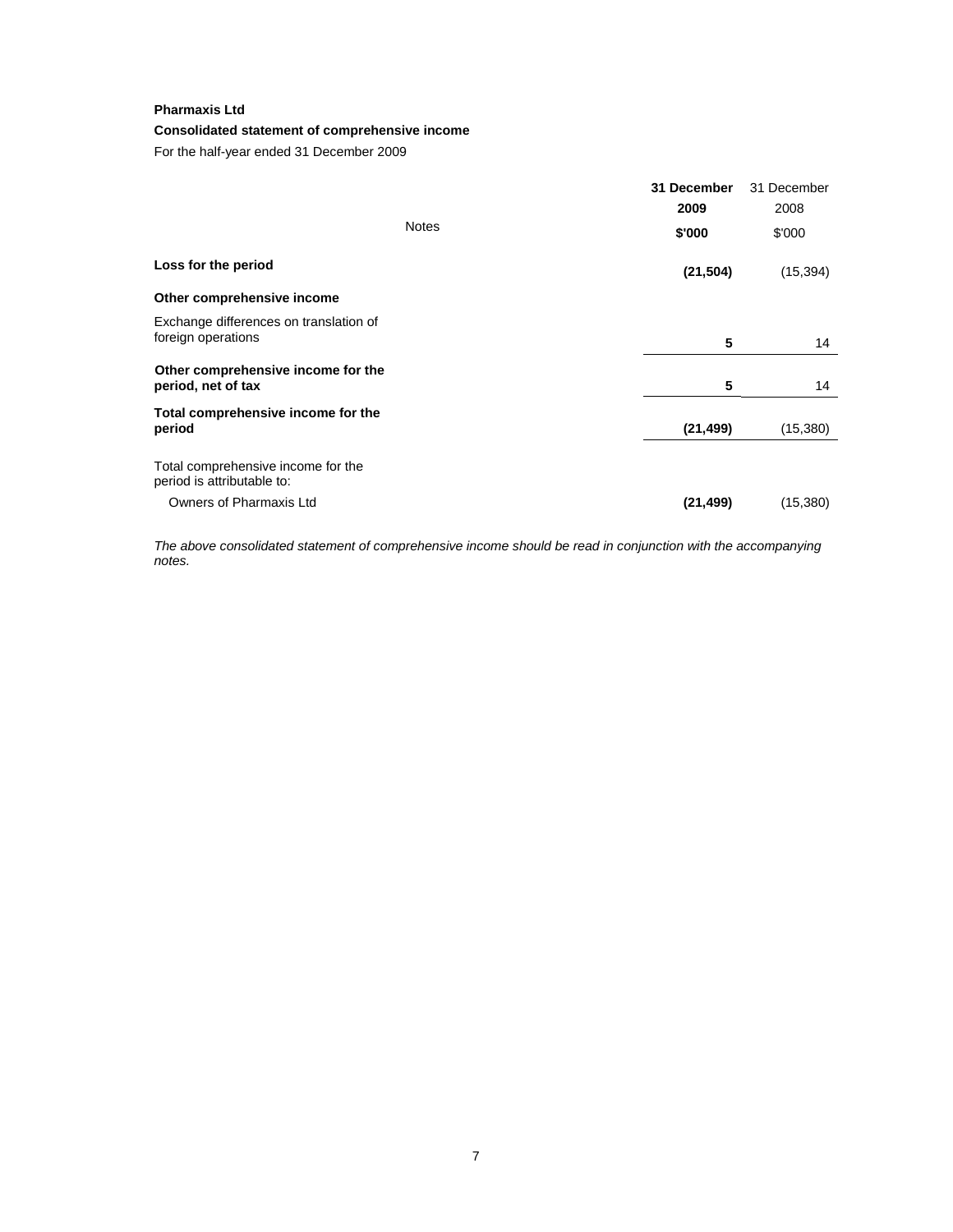# **Pharmaxis Ltd Consolidated balance sheet**  As at 31 December 2009

|                                  |              | 31 December | 30 June    |
|----------------------------------|--------------|-------------|------------|
|                                  |              | 2009        | 2009       |
|                                  | <b>Notes</b> | \$'000      | \$'000     |
| <b>ASSETS</b>                    |              |             |            |
| <b>Current assets</b>            |              |             |            |
| Cash and cash equivalents        |              | 102,081     | 124,993    |
| Trade and other receivables      |              | 731         | 1,219      |
| Inventories                      |              | 323         | 254        |
| Total current assets             |              | 103,135     | 126,466    |
| <b>Non-current assets</b>        |              |             |            |
| Receivables                      |              | 3,307       | 3,392      |
| Other financial assets           |              | 248         | 248        |
| Plant and equipment              |              | 32,801      | 32,698     |
| Intangible assets                |              | 1,143       | 1,193      |
| Total non-current assets         |              | 37,499      | 37,531     |
| <b>Total assets</b>              |              | 140,634     | 163,997    |
| <b>LIABILITIES</b>               |              |             |            |
| <b>Current liabilities</b>       |              |             |            |
| Trade and other payables         |              | 5,470       | 8,587      |
| Borrowings                       |              | 340         | 316        |
| Other liabilities                |              | 239         | 239        |
| <b>Current tax liabilities</b>   |              | 30          | 55         |
| <b>Total current liabilities</b> |              | 6,079       | 9,197      |
| <b>Non-current liabilities</b>   |              |             |            |
| Borrowings                       |              | 13,350      | 13,559     |
| Other liabilities                |              | 3,188       | 3,307      |
| Provisions                       |              | 289         | 243        |
| Total non-current liabilities    |              | 16,827      | 17,109     |
| <b>Total liabilities</b>         |              | 22,906      | 26,306     |
| <b>Net assets</b>                |              | 117,728     | 137,691    |
| <b>EQUITY</b>                    |              |             |            |
| Contributed equity               | 5(a)         | 246,341     | 245,958    |
| Reserves                         |              | 11,060      | 9,902      |
| <b>Accumulated losses</b>        |              | (139, 673)  | (118, 169) |
| <b>Total equity</b>              |              | 117,728     | 137,691    |

*The above consolidated balance sheet should be read in conjunction with the accompanying notes.*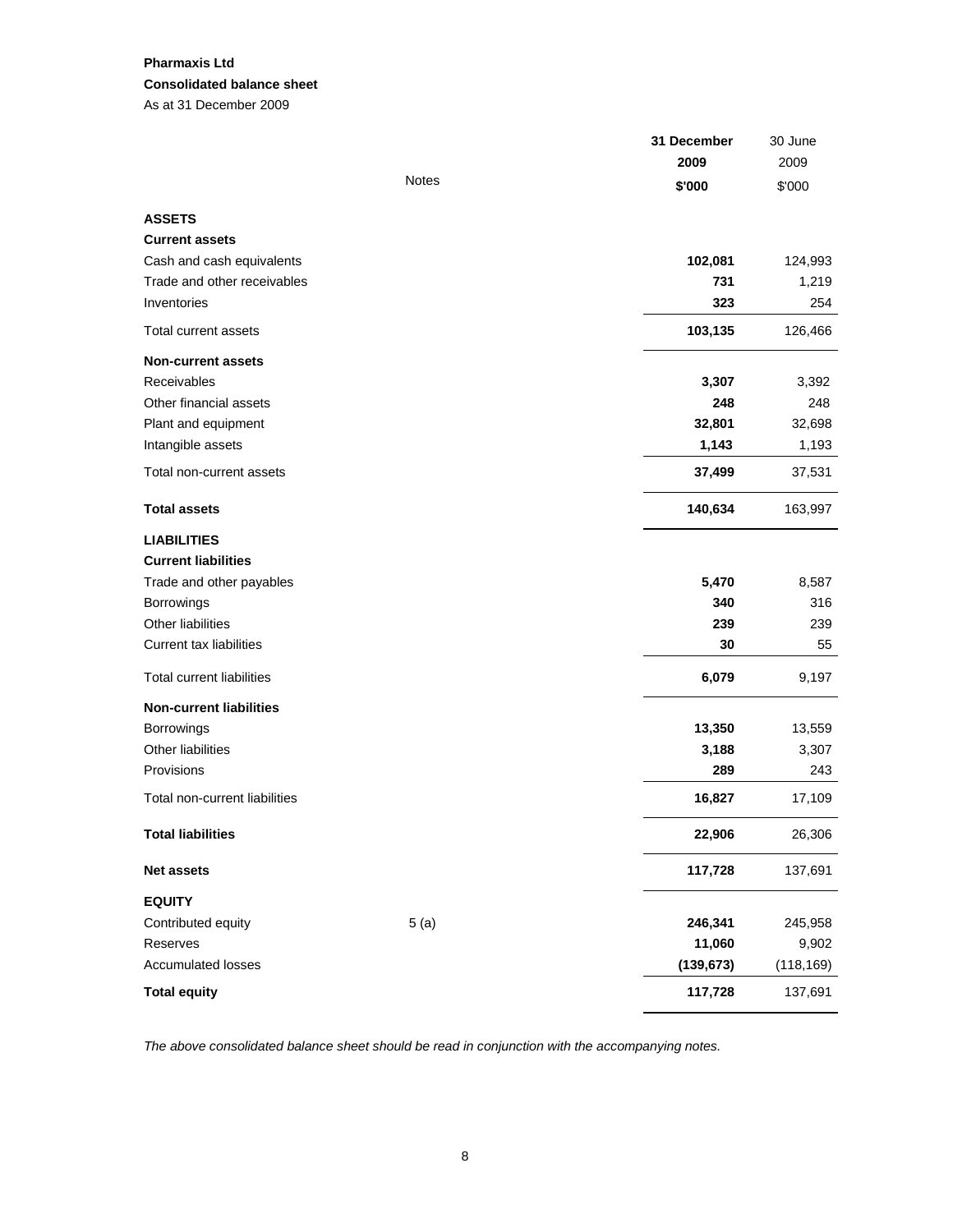# **Consolidated statement of changes in equity**

For the half-year ended 31 December 2009

|                                                         |      | 31 December | 31 December |
|---------------------------------------------------------|------|-------------|-------------|
|                                                         |      | 2009        | 2008        |
|                                                         |      | \$'000      | \$'000      |
| Total equity at the beginning of the financial year     |      | 137,691     | 119.121     |
| Total comprehensive income for the period               |      | (21, 499)   | (15,380)    |
| Transactions with owners in their capacity as<br>owners |      |             |             |
| Contributions of equity, net of transaction costs       | 5(a) | 383         | 11          |
| Employee share options                                  |      | 1,153       | 1,150       |
| Total equity at the end of the financial period         |      | 117,728     | 104.902     |

*The above consolidated statement of changes in equity should be read in conjunction with the accompanying notes.*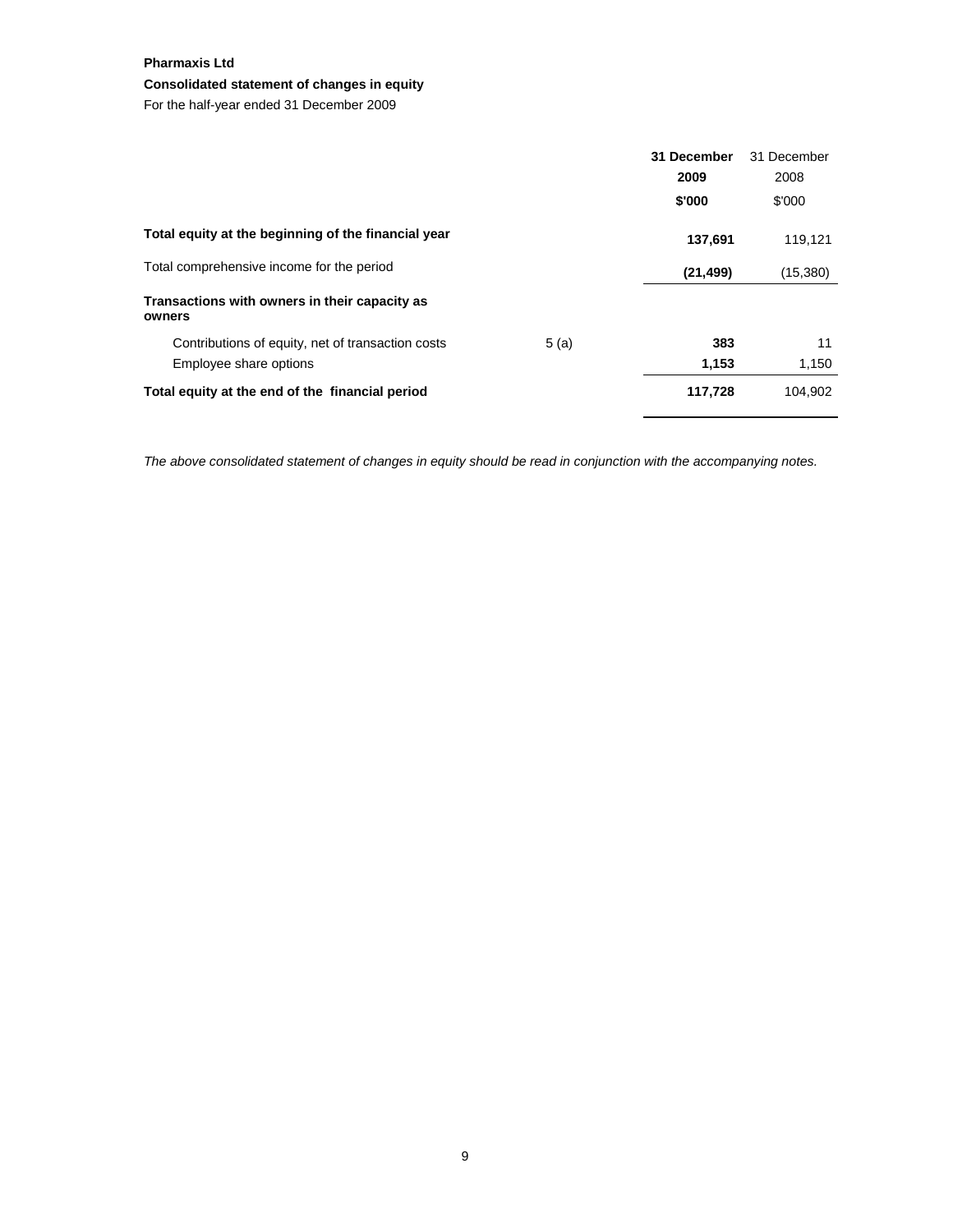# **Consolidated statement of cash flows**

For the half-year ended 31 December 2009

|                                                                                       | 31 December             | 31 December |
|---------------------------------------------------------------------------------------|-------------------------|-------------|
|                                                                                       | 2009                    | 2008        |
|                                                                                       | \$'000                  | \$'000      |
| Cash flows from operating activities                                                  |                         |             |
| Receipts from customers (inclusive of<br>goods and services tax)                      | 668                     | 474         |
| Payments to suppliers and employees<br>(inclusive of goods and services tax)          | (22, 880)               | (16, 200)   |
|                                                                                       | (22, 212)               | (15, 726)   |
| Research grant receipts from government                                               |                         | 298         |
| Interest received                                                                     | 1,930                   | 3,657       |
| Income taxes paid                                                                     | (62)                    | (56)        |
| Net cash outflow from operating<br>activities                                         | (20, 344)               | (11, 827)   |
| Cash flows from investing activities                                                  |                         |             |
| Payments for plant and equipment                                                      | (2, 168)                | (4,595)     |
| Instalment payments to acquire plant and<br>equipment                                 |                         | (1, 363)    |
| Proceeds from disposal of plant &<br>equipment                                        | $\overline{\mathbf{2}}$ |             |
| Payments for intangible assets                                                        | (67)                    | (129)       |
| Net cash outflow from investing<br>activities                                         | (2, 233)                | (6,087)     |
| Cash flows from financing activities                                                  |                         |             |
| Net proceeds from issues of shares                                                    | 383                     | 11          |
| Finance lease payments                                                                | (694)                   |             |
| Net cash (outflow) / inflow from<br>financing activities                              | (311)                   | 11          |
| Net decrease in cash and cash<br>equivalents                                          | (22, 888)               | (17,903)    |
| Cash and cash equivalents at the<br>beginning of the financial year                   | 124,993                 | 111,842     |
| Effects of exchange rate changes on the<br>balance of cash held in foreign currencies | (24)                    | 31          |
| Cash and cash equivalents at the<br>end of the financial period                       | 102,081                 | 93,970      |

*The above consolidated statement of cash flows should be read in conjunction with the accompanying notes.*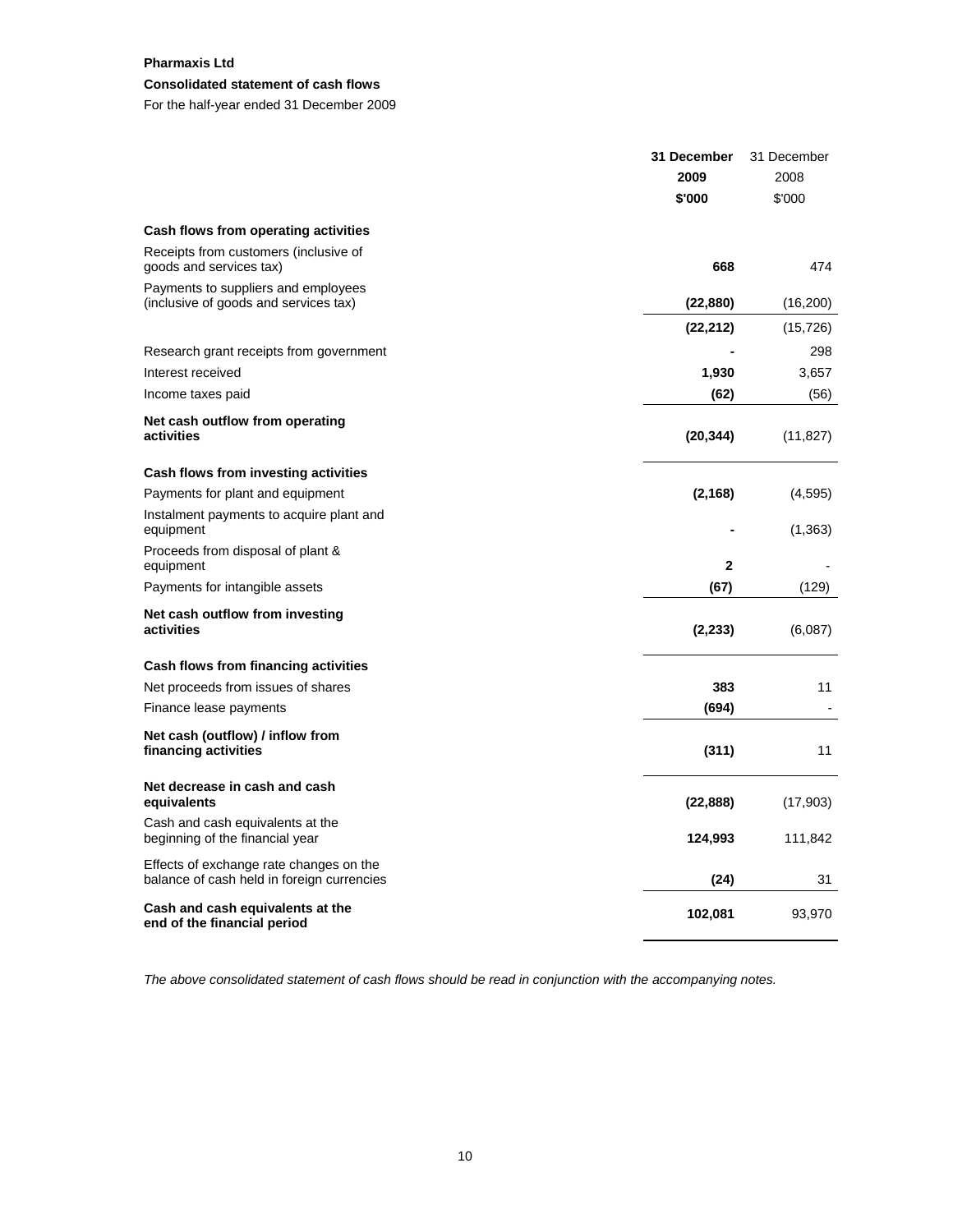# **1. Basis of preparation of half-year report**

This general purpose financial statement for the interim half-year reporting period ended 31 December 2009 has been prepared in accordance with Accounting Standard AASB 134 *Interim Financial Reporting* and the *Corporations Act 2001*.

This interim financial statement does not include all the notes of the type normally included in annual financial statements. Accordingly, this report is to be read in conjunction with the annual report for the year ended 30 June 2009 and any public announcements made by Pharmaxis Ltd during the interim reporting period in accordance with the continuous disclosure requirements of the *Corporations Act* 2001.

The accounting policies adopted are consistent with those of the previous financial year and corresponding interim reporting period.

# **2. Revenue**

|    |                           | 31 December<br>2009<br>\$'000 | 31 December<br>2008<br>\$'000 |
|----|---------------------------|-------------------------------|-------------------------------|
|    | Sales revenue             |                               |                               |
|    | Sale of goods             | 354                           | 309                           |
|    | Other revenue<br>Interest | 1,930                         | 3,657                         |
| 3. | Other income              |                               |                               |
|    | Government grants         | ۰                             | (52)                          |
|    | Service income            | 165                           | 196                           |
|    |                           | 165                           | 144                           |

Service income predominantly comprised revenue received from other pharmaceutical companies for use of the Group's sales force to promote their products.

## **4. Expenses**

|                                                                     | 31 December | 31 December |
|---------------------------------------------------------------------|-------------|-------------|
|                                                                     | 2009        | 2008        |
|                                                                     | \$'000      | \$'000      |
| Loss before income tax includes the following<br>specific expenses: |             |             |
| Depreciation                                                        |             |             |
| Plant and equipment                                                 | 288         | 278         |
| Computer equipment                                                  | 117         | 87          |
| Leased building and improvements                                    | 750         | 54          |
| Total depreciation                                                  | 1,155       | 419         |
| Amortisation                                                        |             |             |
| Patents                                                             | 49          | 48          |
| Trademarks                                                          | 3           | 3           |
| Software                                                            | 56          | 47          |
| Total amortisation                                                  | 108         | 98          |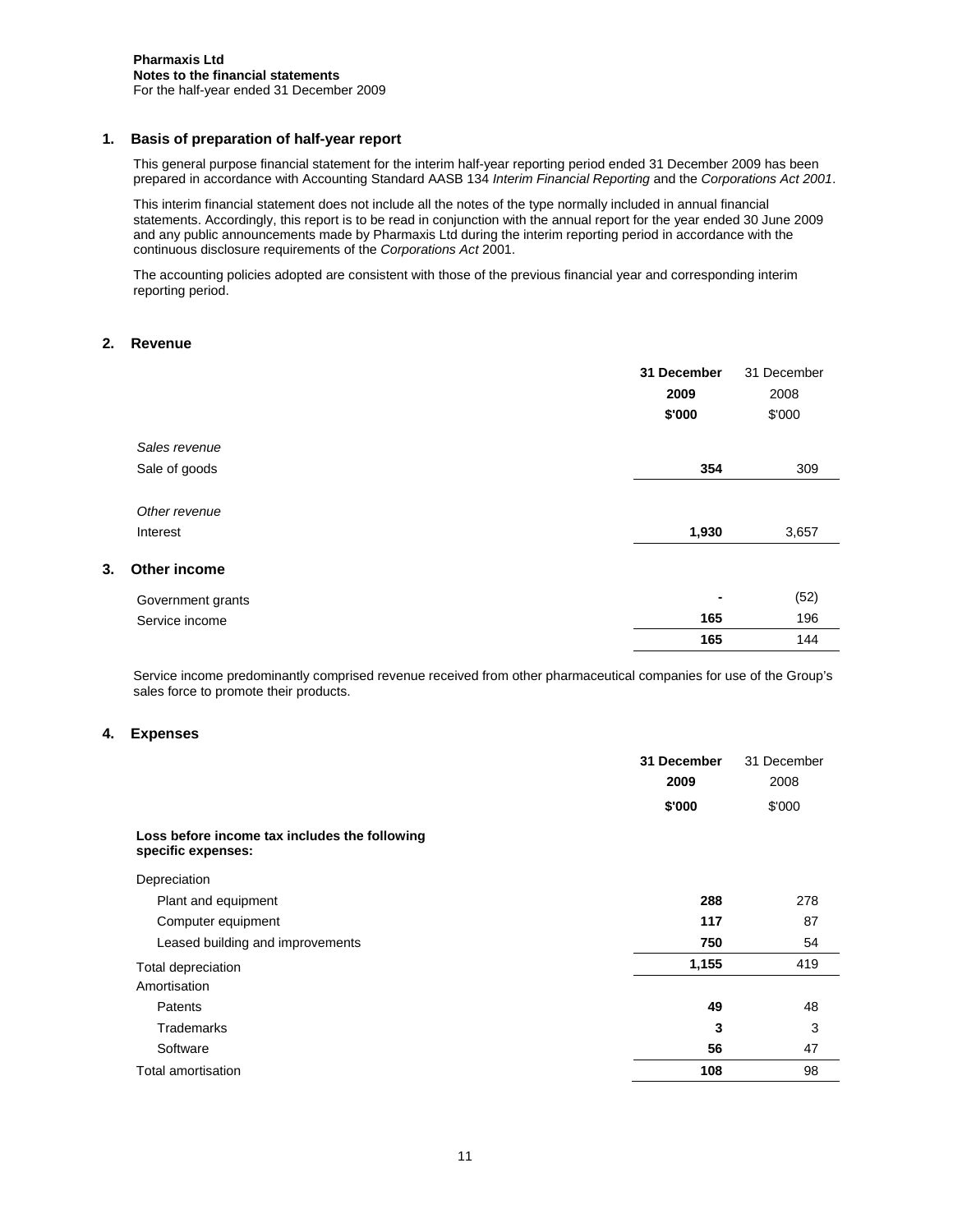**Pharmaxis Ltd Notes to the financial statements**  For the half-year ended 31 December 2009 (continued)

# **4. Expenses (continued)**

|                                                | 31 December | 31 December |
|------------------------------------------------|-------------|-------------|
|                                                | 2009        | 2008        |
|                                                | \$'000      | \$'000      |
| Net loss on disposal of plant and equipment    | 7           |             |
| Rental expense relating to operating leases    | 641         | 365         |
| Net foreign exchange losses / (gains)          | 82          | (79)        |
| Employee benefits expense                      |             |             |
| Defined contribution superannuation<br>expense | 387         | 352         |
| Other employee benefits expenses               | 7,288       | 6,810       |

# **5. Equity and reserves**

|                      | <b>Parent entity</b>  |               | <b>Parent entity</b> |         |
|----------------------|-----------------------|---------------|----------------------|---------|
|                      | 31<br><b>December</b> | 30 June       | 31 December          | 30 June |
|                      | 2009                  | 2009          | 2009                 | 2009    |
|                      | <b>Shares</b>         | <b>Shares</b> | \$'000               | \$'000  |
| Share capital<br>(a) |                       |               |                      |         |
| Ordinary shares      |                       |               |                      |         |
| Fully paid           | 219,069,234           | 217,659,109   | 246,341              | 245,958 |

# **Movements in ordinary share capital:**

| <b>Date</b>       | <b>Details</b>                                     | <b>Number of shares</b> | <b>Issue price</b> | \$'000         |
|-------------------|----------------------------------------------------|-------------------------|--------------------|----------------|
| 1 July 2009       | Opening balance                                    | 217,659,109             |                    | 245,958        |
| 1 July 2009       | Exercise of employee options                       | 25,000                  | \$<br>2.1940       | 55             |
| 1 July 2009       | Exercise of employee options                       | 1,250                   | 1.9170<br>\$       | $\overline{2}$ |
| 1 July 2009       | Exercise of employee options                       | 18,750                  | 1.8170<br>\$       | 34             |
| 24 July 2009      | Exercise of employee options                       | 180,000                 | 0.3125<br>\$       | 56             |
| 4 August 2009     | Exercise of employee options                       | 5,000                   | 1.6060<br>\$       | 8              |
| 14 August 2009    | Exercise of employee options                       | 625                     | 1.5990<br>\$       | 1              |
| 15 September 2009 | Exercise of employee options                       | 10,000                  | 0.8340<br>\$       | 8              |
| 21 October 2009   | Issue of restricted shares                         | 30,000                  | 0.0000<br>\$       |                |
| 27 October 2009   | Exercise of employee options                       | 7,500                   | 1.7900<br>\$       | 13             |
| 27 October 2009   | Exercise of employee options                       | 1,875                   | \$<br>1.8918       | 4              |
| 27 October 2009   | Exercise of employee options                       | 125                     | \$<br>1.8170       |                |
| 26 November 2009  | Exercise of employee options                       | 1,120,000               | 0.1250<br>\$       | 140            |
| 9 December 2009   | Exercise of employee options                       | 10,000                  | \$<br>1.8170       | 18             |
|                   | Adjustment to transaction costs<br>on share issues |                         |                    | 44             |
|                   | <b>Balance</b>                                     | 219,069,234             |                    | 246,341        |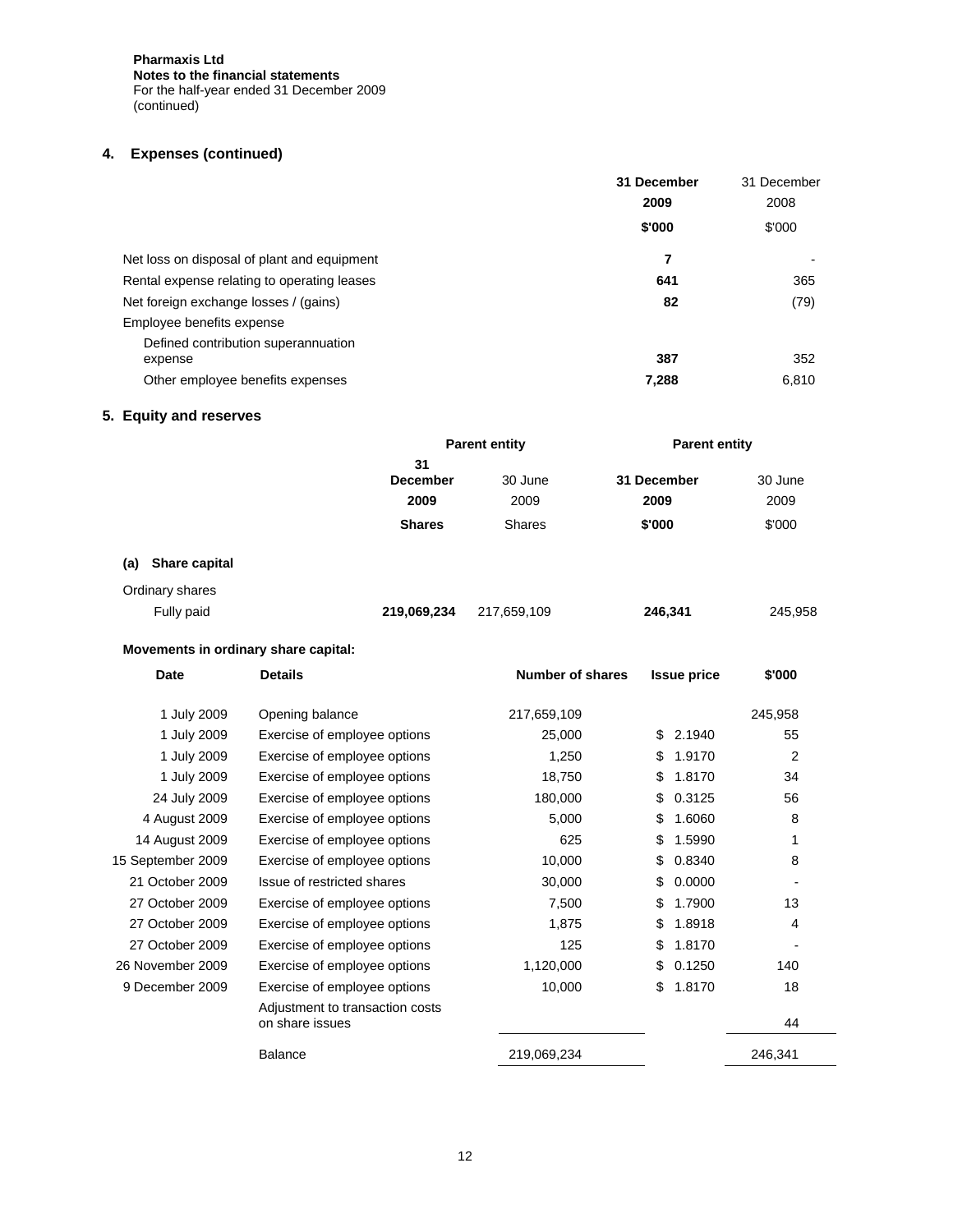# **5. Equity and reserves (continued)**

#### **(b) Ordinary shares**

Ordinary shares entitle the holder to participate in dividends and the proceeds on winding up of the company in proportion to the number of and amounts paid on the shares held.

On a show of hands every holder of ordinary shares present at a meeting in person or by proxy, is entitled to one vote, and upon a poll each share is entitled to one vote.

## **6. Contingent liabilities**

The parent entity and group had contingent liabilities at 31 December 2009 in respect of:

#### *Government grants*

The group has received three separate Australian Government research grants under the R&D START Program, all three of which have been completed. The Government may require the group to repay all or some of the amount of a particular grant together with interest in either of the following circumstances:

- a) the company fails to use its best endeavours to commercialise the relevant grant project within a reasonable time of completion of the project; or
- b) upon termination of a grant due to breach of agreement or insolvency.

The group continues the development and commercialisation of all three projects funded by the START Program. The total amount received under the START Program at 31 December 2009 was \$4,707,817.

The group recognised \$Nil (2008: \$(51,663)) under the Australian Government's Pharmaceuticals Partnerships Program ("P3") during the financial period. The Government may require the group to repay all or some of the amount of the grant together with interest in any of the following circumstances:

- a) the Government determines that expenditure claimed on research projects do not meet the P3 guidelines; or
- b) upon termination of the grant due to breach of agreement, change in control of the group or insolvency.

#### *Guarantees*

The company's bankers have issued bank guarantees of \$2,845,097 in relation to rental bond deposits for which no provision has been made in the accounts. The rental bond deposits cover the leased building which has been accounted for as a finance lease and other leased premises accounted for as operating leases. These bank guarantees are secured by security deposits held at the bank.

The company's bankers have provided a corporate credit card facility which is secured by a deposit held at the bank totalling \$72,141.

The company's bankers have issued a bank guarantee of GBP70,000 in relation to corporate credit card facilities provided by an overseas affiliate of the banker to Pharmaxis Pharmaceuticals Limited. This bank guarantee is secured by a deposit held at the bank.

The company's bankers have issued a bank guarantee of USD127,814 in relation to corporate credit card and local payment clearing house facilities provided by an overseas affiliate of the banker to Pharmaxis, Inc. This bank guarantee is secured by a deposit held at the bank.

## **7. Events occurring after the end of the reporting period**

The company signed an agreement on 11 January 2010 to acquire Canadian based private biopharmaceutical company Topigen Pharmaceuticals Inc. in a transaction that will enhance the group's respiratory drug development portfolio and complement the existing products and drugs under development.

On closing of the transaction, the company will issue 3.2 million shares with an additional 5.0 million shares to be issued subject to the achievement of certain preclinical and clinical milestones specified in the purchase agreement.

Apart from the above mentioned, no other matters or circumstance has arisen since 31 December 2009 that has significantly affected, or may significantly affect:

- (a) the group's operations in future financial years, or
- (b) the results of those operations in future financial years, or
- (c) the group's state of affairs in future financial years.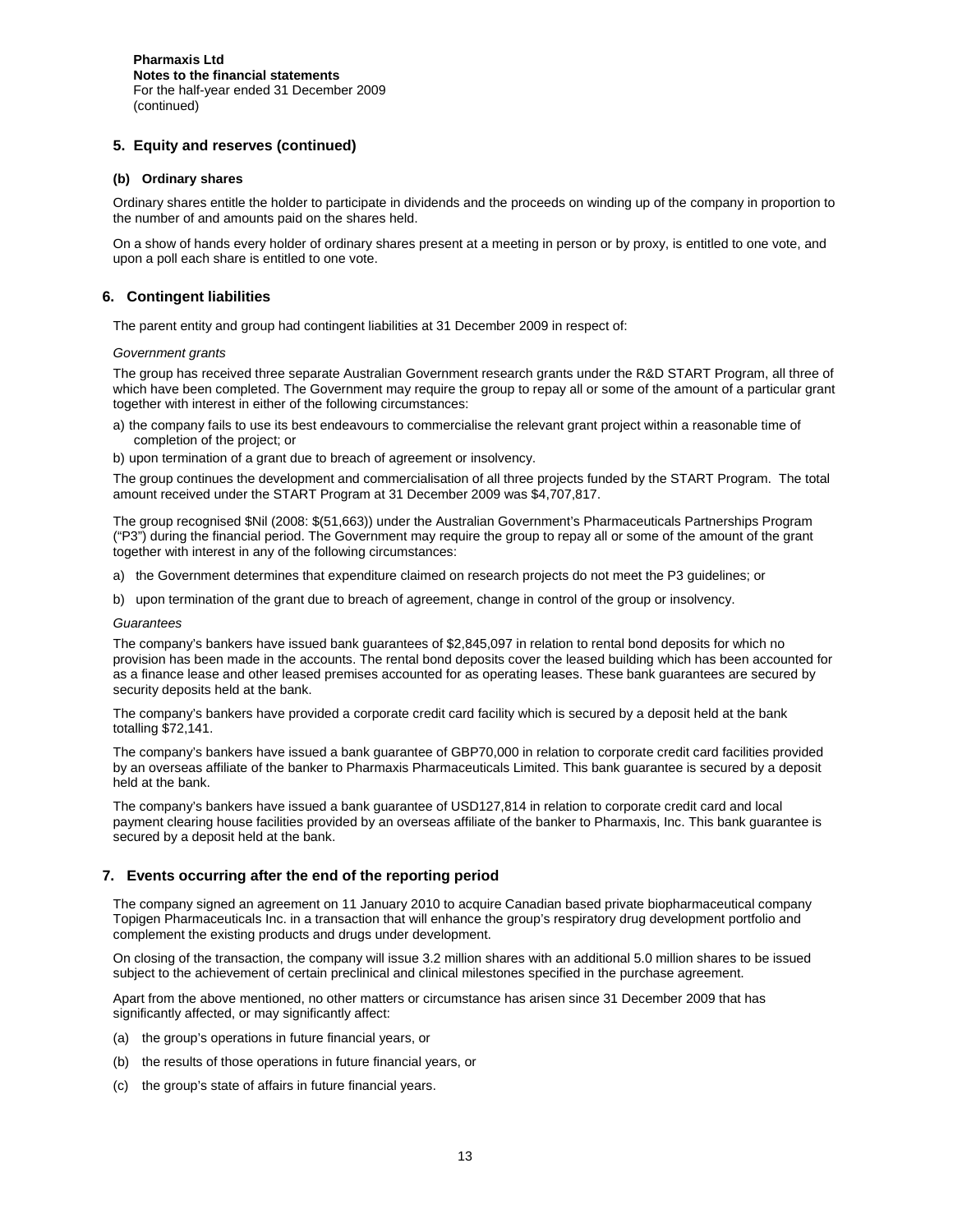# **8. Financial reporting by segments**

The group operates predominantly in one industry. The principal activities of the group are the research, development and commercialisation of pharmaceutical products.

The group operates predominantly in one geographical area, being Australia.

# **9. Earnings per share**

|     |                                                                                                                                       | 31 December | 31 December |
|-----|---------------------------------------------------------------------------------------------------------------------------------------|-------------|-------------|
|     |                                                                                                                                       | 2009        | 2008        |
|     |                                                                                                                                       | Cents       | Cents       |
| (a) | <b>Basic earnings per share</b>                                                                                                       |             |             |
|     | Loss attributable to the ordinary owners of the company                                                                               | (9.9)       | (7.9)       |
| (b) | Diluted earnings per share                                                                                                            |             |             |
|     | Loss attributable to the ordinary owners of the company                                                                               | (9.9)       | (7.9)       |
| (c) | Weighted average number of shares used as the denominator                                                                             |             |             |
|     | Weighted average number of ordinary shares used as the<br>denominator in calculating basic and diluted earnings / (loss) per<br>share | 218,099,894 | 194,532,615 |
|     |                                                                                                                                       |             |             |

## **(d) Information concerning the classification of securities**

#### *Options*

Options granted to employees under the Pharmaxis Ltd Employee Option Plan are considered to be potential ordinary shares and have been included in the determination of diluted earnings per share to the extent to which they are dilutive. The options have not been included in the determination of basic earnings per share. Given the entity is currently loss making, the potential ordinary shares are anti-dilutive and have therefore not been included in the diluted earnings per share calculation.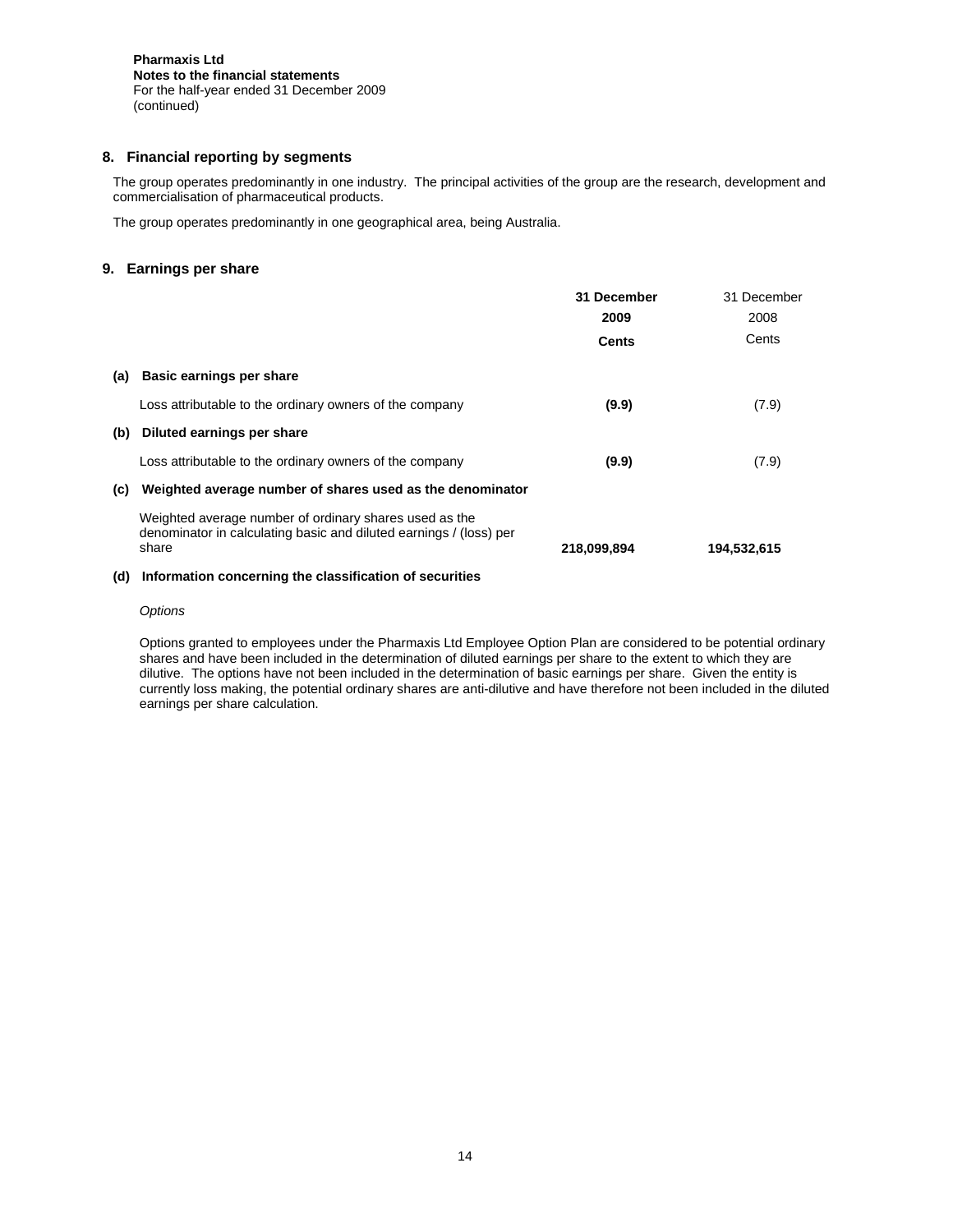#### **Pharmaxis Ltd Directors' declaration**  31 December 2009

In the directors' opinion:

- (a) the financial statements and notes set out on pages 6 to 14 are in accordance with the *Corporations Act 2001,* including:
	- (i) complying with Accounting Standards, the *Corporations Regulations 2001* and other mandatory professional reporting requirements; and
	- (ii) giving a true and fair view of the consolidated entity's financial position as at 31 December 2009 and of its performance for the half-year ended on that date; and
- $(b)$  there are reasonable grounds to believe that Pharmaxis Ltd will be able to pay its debts as and when they become due and payable.

This declaration is made in accordance with a resolution of the directors.

Alan D. Roberton

Alan D Robertson Director

Sydney 4<sup>th</sup> February 2010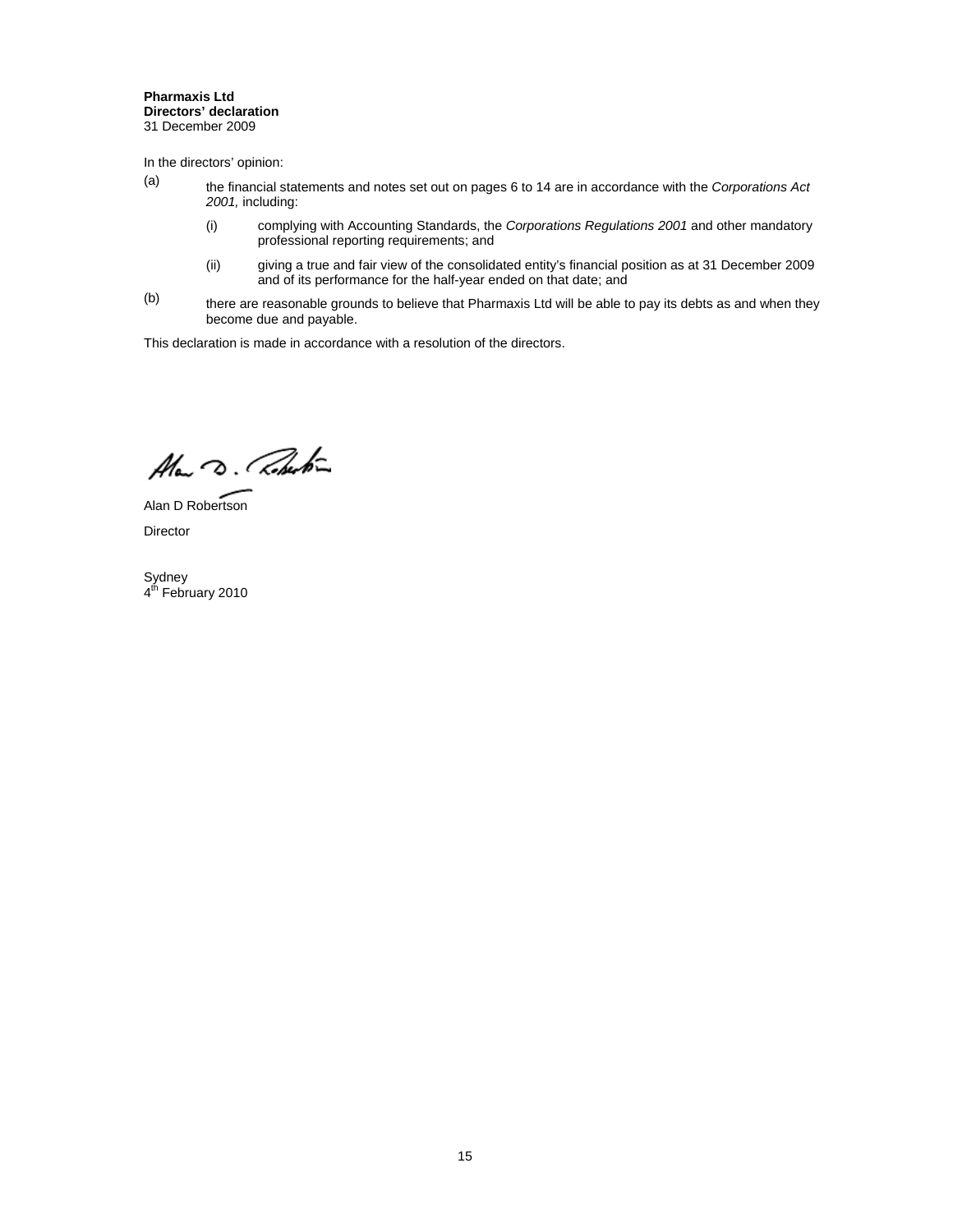# PRICEWATERHOUSE COPERS ®

## **PricewaterhouseCoopers** ABN 52 780 433 757

Darling Park Tower 2 201 Sussex Street **GPO BOX 2650** SYDNEY NSW 1171 DX 77 Sydney Australia Telephone +61 2 8266 0000 Facsimile +61 2 8266 9999 www.pwc.com/au

# Independent auditor's review report to the members of **Pharmaxis Limited**

# **Report on the Half-Year Financial Report**

We have reviewed the accompanying half-year financial statements of Pharmaxis Ltd, which comprise the balance sheet as at 31 December 2009, and the income statement, the statement of comprehensive income, statement of changes in equity and statement of cash flows for the halfyear ended on that date, other selected explanatory notes and the directors' declaration for the Pharmaxis Ltd Group (the consolidated entity). The consolidated entity comprises both Pharmaxis Ltd (the company) and the entities it controlled during that half-year.

# Directors' responsibility for the half-year financial report

The directors of the company are responsible for the preparation and fair presentation of the halfvear financial report in accordance with Australian Accounting Standards (including the Australian Accounting Interpretations) and the Corporations Act 2001. This responsibility includes establishing and maintaining internal control relevant to the preparation and fair presentation of the half-year financial report that is free from material misstatement, whether due to fraud or error; selecting and applying appropriate accounting policies; and making accounting estimates that are reasonable in the circumstances.

# Auditor's responsibility

Our responsibility is to express a conclusion on the half-year financial report based on our review. We conducted our review in accordance with Auditing Standard on Review Engagements ASRE 2410 Review of an Interim Financial Report Performed by the Independent Auditor of the Entity, in order to state whether, on the basis of the procedures described, we have become aware of any matter that makes us believe that the financial report is not in accordance with the Corporations Act 2001 including: giving a true and fair view of the consolidated entity's financial position as at 31 December 2009 and its performance for the half-year ended on that date; and complying with Accounting Standard AASB 134 Interim Financial Reporting and the Corporations Regulations 2001. As the auditor of Pharmaxis Ltd, ASRE 2410 requires that we comply with the ethical requirements relevant to the audit of the annual financial report.

A review of a half-year financial report consists of making enguiries, primarily of persons responsible for financial and accounting matters, and applying analytical and other review procedures. It also includes reading the other information included with the financial report to determine whether it contains any material inconsistencies with the financial report. A review is substantially less in scope than an audit conducted in accordance with Australian Auditing Standards and consequently does not enable us to obtain assurance that we would become aware of all significant matters that might be identified in an audit. Accordingly, we do not express an audit opinion.

While we considered the effectiveness of management's internal controls over financial reporting when determining the nature and extent of our procedures, our review was not designed to provide assurance on internal controls.

Our review did not involve an analysis of the prudence of business decisions made by directors or management.